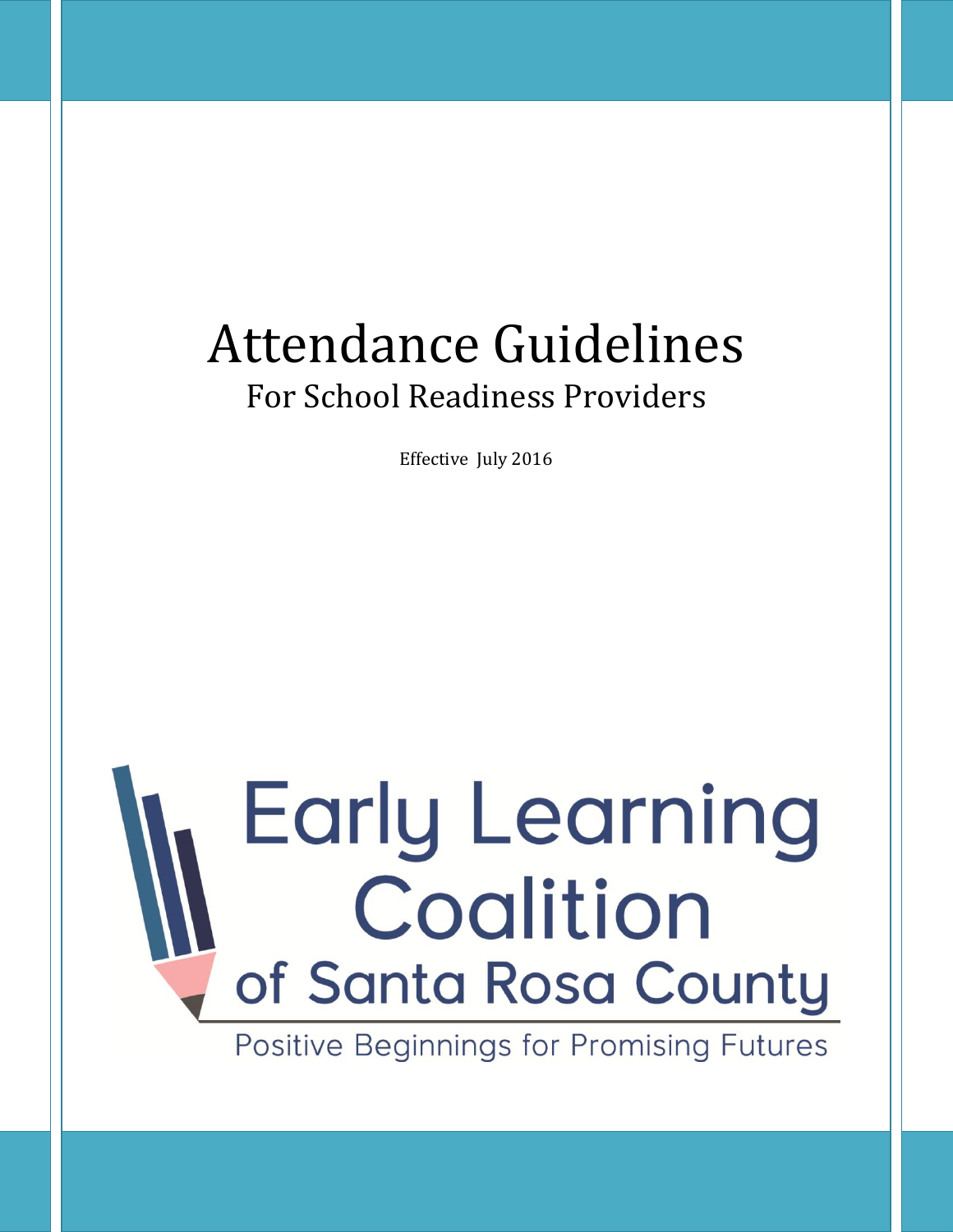#### **DEAR PROVIDER:**

This document serves as your guide for the attendance and reimbursement policies and procedures for school readiness services adopted by the Early Learning Coalition of Santa Rosa County (Coalition). The Coalition is responsible for providing training on this process but as a child care provider under contract with the Coalition, it is your responsibility to read and abide by the information herein. We have tried to make the attendance and reimbursement system as simplified as possible; however, if at any time you have questions regarding the information, please contact the Coalition and our staff will be happy to assist you.

#### **PRIOR TO ENROLLMENTS**

Before the Early Learning Coalition of Santa Rosa County (Coalition) can enroll a child with a child care provider (Provider) for the first time, they must become a contracted provider through the evaluation and training process required. This process includes monitoring and training on the attendance/reimbursement requirements. No enrollments will be made until the contract procedure is completed and the contract is approved. In addition, the Provider must not enroll any child in their program for School Readiness Services until the parent/guardian has completed the eligibility process and has presented the Provider with the Child Care Certificate from the Early Learning Coalition of Santa Rosa County.

#### **REIMBURSEMENT RATES**

The amount of reimbursement to be paid for a specific child will be based on the provider rate schedule for each contract year, beginning July 1 until June 30 of the following year, as approved by the COALITION. The PROVIDER must complete an Exhibit 3: *Provider Reimbursement Rates* in the Statewide School Readiness Provider Contract. The PROVIDER'S rates listed in the contract must be the same as the rates submitted with the Childcare Resource and Referral Provider Update.

#### **SIGN-IN/OUT SHEETS**

As a documentation and verification tool, Providers are required to maintain sign-in/out sheets (Exhibit 1) for each child enrolled in care through the Coalition. Siblings must have separate sheets. The sign-in/out sheets provide verification by the parent that their children were actually in care on any given day.

The sign-in/out sheets will include the date, child's name, time the child came in with parent signature and the time the child was picked up with parent signature. Anyone other than the parent/guardian authorized to bring the child in or pick the child up, must follow the same procedure for signing the child in and out using their signature.

**At no time should someone else sign the parent's/guardian's signature on the signin/out sheets. This is considered fraud and is subject to being referred to the Department of Finance, Public Assistance Fraud Division for further investigation as outlined in the Provider Contract under Section XII Commitment of IntentStatewide School Readiness Provider Contract (OEL-SR2), Section 63 Fraud.**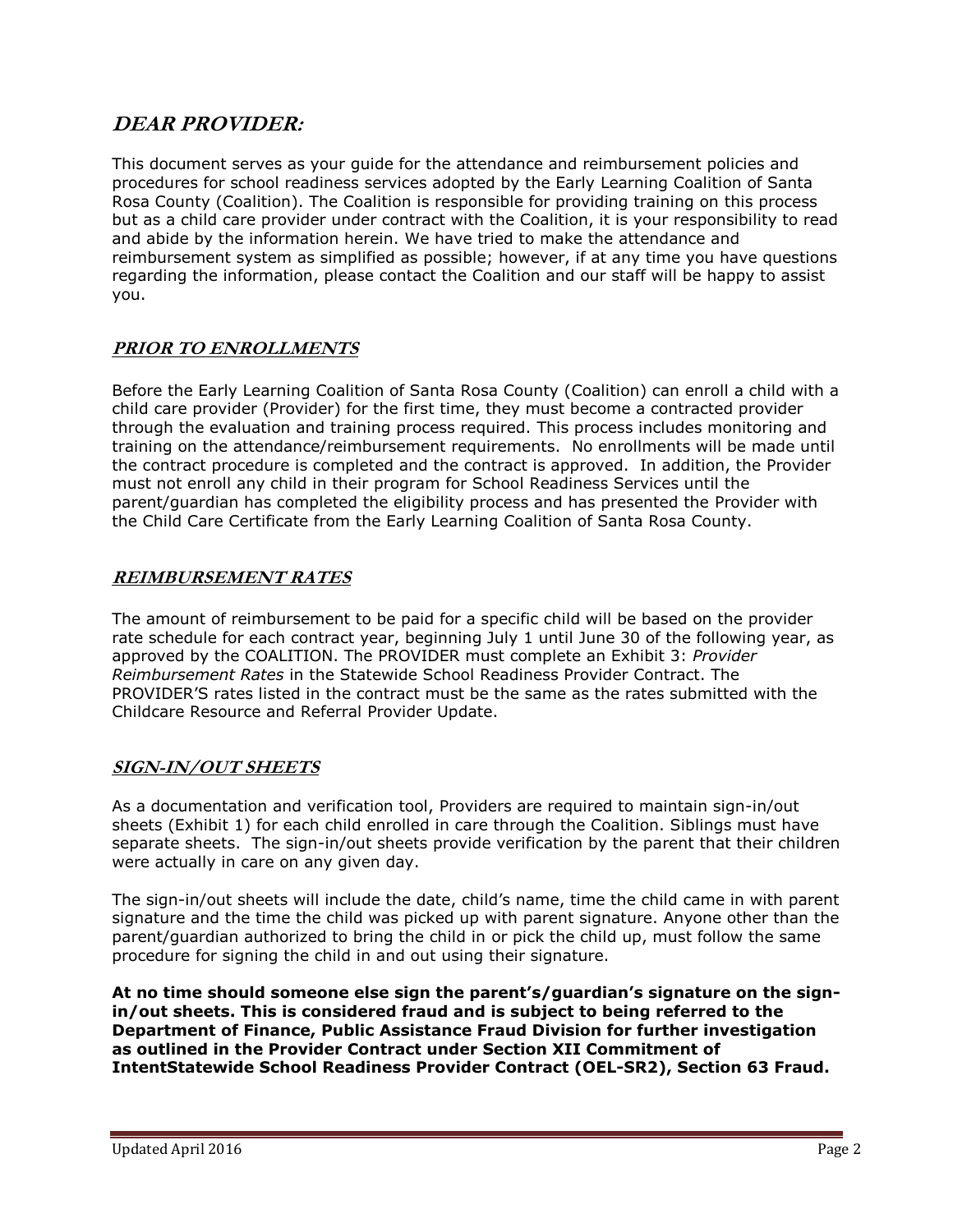On the daily sign-in sheets, siblings cannot be connected with lines or brackets; each child must be signed in and out separately. Ditto marks, lines, brackets, or arrows on the sign-in sheet will not be accepted for times or signatures.

School age children who are authorized for before and after school care will be:

- 1. signed in by the parent/authorized person in the morning when the child is brought to the Provider;
- 2. signed out by the provider with time, signature or "BUS" when the child catches the bus for school;
- 3. signed in by the provider with time, signature or "BUS" when the child returns from school;
- 4. signed out by the parent/authorized person with time and signature when the child is picked up for the day.

Children enrolled for after school care only will be:

- 1. signed in by the provider with time and signature or "BUS"
- 2. signed out by the parent/authorized person with time and signature when the child is picked up for the day.

Providers who transport children enrolled in their facility are required to have:

- 1. the van/bus driver will have the parent/authorized person sign the children onto the van/bus with time and signature when the children are picked up.
- 2. the parent/authorized person sign the children out with time and signature when taken off the van/bus when the children are transported back home. Children who are not signed off the van/bus by the parent/authorized person may have the reimbursement for the day reclaimed by the Coalition during any type of audit procedure.

Providers who use the computer sign in/out system are required to have:

- 1. the parents generate the arrival and departure times on a daily basis, reflecting the days the children are in care.
- 2. parents log children in individually and not batched by family.
- 3. individual codes for each person authorized to bring the child in or pick the child up.
- 4. a backup system for signing children in and out if computer system fails.

All Providers must maintain the sign-in/out sheets in their files for a minimum of five years for post attendance/reimbursement review purposes and submit their monthly sign-in / sign-out sheets at the time of their attendance sheet submission.

#### **ATTENDANCE SHEETS**

Enrollment/Attendance Verification forms/sheets (Exhibit 2) are required to verify days a child is/is not in attendance and to process the provider's reimbursement for the child for the month.

Attendance sheets must be completed in black or blue ink, not pencil, **utilizing the provider sign in/out sheets to ensure the attendance is recorded properly for each**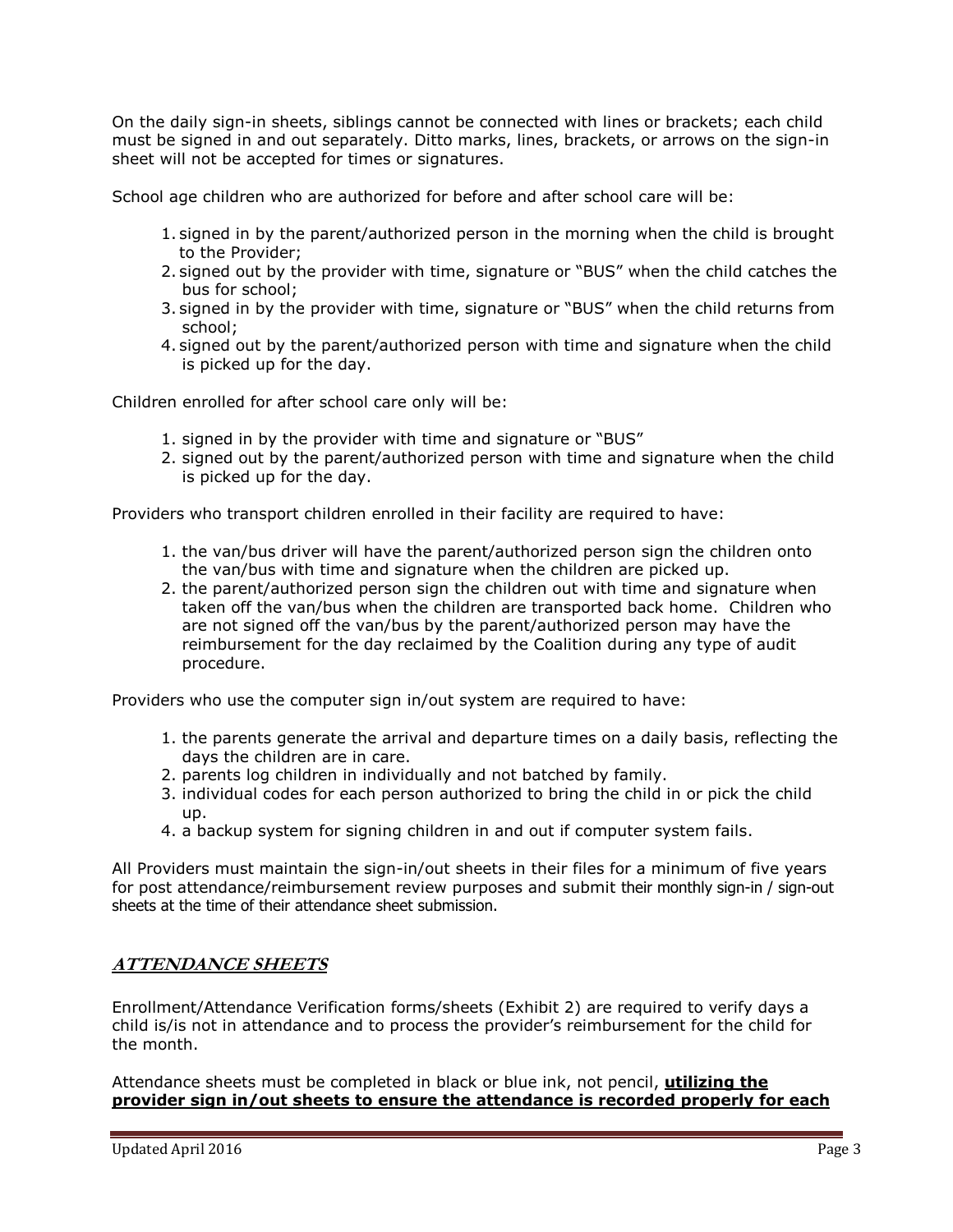**day of the month.** White-out must not be used anywhere on the forms. If an error is made, providers must mark through the error and write in the correct entry.

If white-out or pencil is noticed on any attendance sheet, the Provider will be contacted to come to the Coalition's main office to initial or correct each place white-out or pencil was found on the sheets. If the Provider does not come in to initial or correct the sheets, reimbursement will be delayed until corrections are made.

When a child is enrolled and is not listed on the printed attendance sheet, the child's name and ID number should be listed on any of the attendance sheets that have blank spaces or a blank attendance sheet if provided.

The following codes must be used to mark the Enrollment/Attendance form:

| <b>Scenario</b>                                                    | <b>Code to Use</b> |
|--------------------------------------------------------------------|--------------------|
| Child Enrolled/Present                                             |                    |
| Excused Absence (limited to 3, no documentation required)          |                    |
| Authorized Absence (4-10 days; absent form/documentation required) | А                  |
| Coalition Reimbursable Provider Holiday                            |                    |
| <b>Child Terminated</b>                                            |                    |
| Child Enrolled/Non-Reimbursable Day                                | N                  |
| Emergency Closure (reason for closure documented & submitted)      |                    |

No other codes will be accepted.

The Provider must sign each of the attendance sheets in the bottom right corner before it is submitted for reimbursement. Unsigned sheets may result in a delay of the Provider's payment. When an unsigned sheet is noticed, the Provider will be contacted to come to the Coalition's main office to sign the sheet(s) before the payment will be released.

#### **ABSENCES**

Providers will be reimbursed for no more than three (3) child absences per month **without documentation** and should mark the first three (3) absences on the attendance form with an "E" (excused absence). Three absences per month will be reimbursed according to the care authorized per the Child Care Certificate. Absences will be counted consecutively from the beginning of the month. **For children with two (2) providers, absences will still be counted consecutively from the beginning of the month.**

**If a child arrives at the Provider's site but the Provider refuses the child's attendance, the Provider must record the day as a non-reimbursable day and not an absence.**

Teen Parent Program (STP) enrollments will be reimbursed for no more than eight (8) absences per month without documentation.

#### **EXTRAORDINARY ABSENCES**

Additional absences beyond the first three (3) should be marked with an "A" on the attendance sheet and will be processed for reimbursement when considered extraordinary. These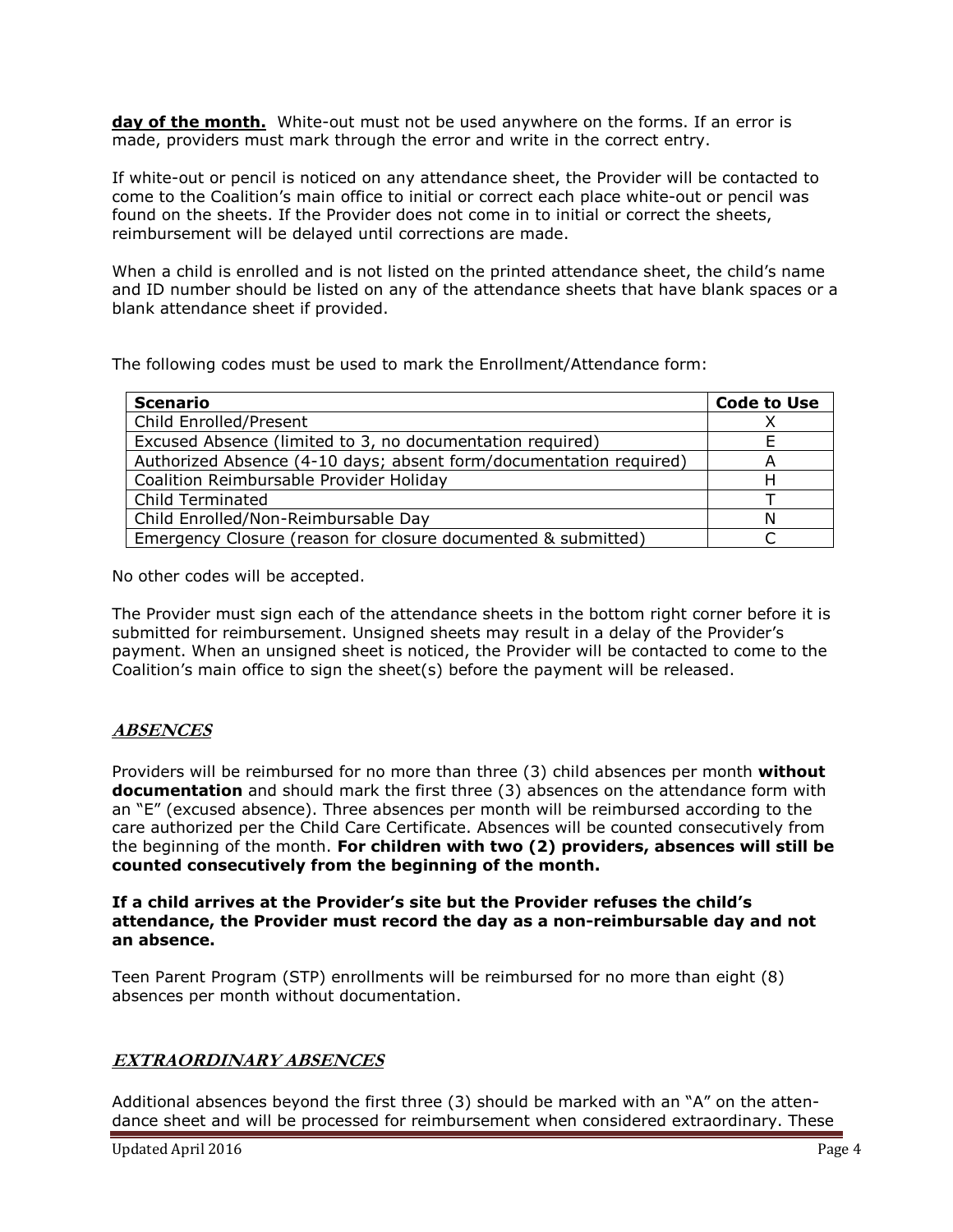additional absences must be documented on the *Request for Reimbursement for Extraordinary Circumstances Absences* form (Exhibit 3) and submitted with the attendance sheets for reimbursement. Absences will be counted consecutively from the beginning of the month; for example, absence numbers 4 through 10 would be the ones documented on the *Request for Reimbursement for Extraordinary Circumstances Absences* form. Total monthly reimbursed absences shall not exceed ten (10) calendar days per child per month.

The provider is responsible for submitting a correctly completed *Request for Reimbursement for Extraordinary Circumstances Absences* form and supporting documentation with the attendance sheet. The form must include the nature of the excuse, and be signed by the parent and Provider before it will be reviewed. **For children with two (2) providers, both providers may be responsible for submitting the** *Request for Reimbursement for Extraordinary Circumstances Absences* **form. Children with two (2) providers may have absences divided equally based on the child's schedule for each provider.**

Any forms not submitted with the attendance sheets will be held for processing with the next payment cycle. The Coalition's designee will review all requests for reimbursements for extraordinary absences and a decision regarding payment will be made prior to the upcoming payment cycle as long as all documents are submitted as required.

All providers must have an absence policy in place and must make the policy available for all families served through the Coalition. Absences will only be reimbursed for those facilities that have an absence policy in place. Providers will be reimbursed only for absences for children who have actually attended the program during the month.

#### **If a child is terminated, either by the Provider or the Coalition, absences will not be reimbursed after the child's last day of attendance.**

#### **NON-REIMBURSED ABSENCES**

*Absent days will not be reimbursed:*

- *1. prior to the first day of attendance for a new enrollment*
- *2. if care is not authorized*
- *3. if care is provided and reimbursed elsewhere*
- *4. if care exceeds the maximum authorized days of attendance*
- *5. if child does not have physical attendance during the month*
- *6. if child care Provider is closed and/or unavailable/unable to offer care*
- *7. if child/family is on vacation/attending recreational activity*
- *8. after the last day of attendance if terminated*

#### **REPORTING ABSENCES**

In the event that a child is absent for five (5) consecutive days with no contact from the parent, the PROVIDER must notify the Coalition to determine the need for continued care. The Provider shall terminate any School Readiness Child with ten (10) days of consecutive absences and no contact from the parent. If a termination is filed, a notice will be provided to the referring agency, if applicable.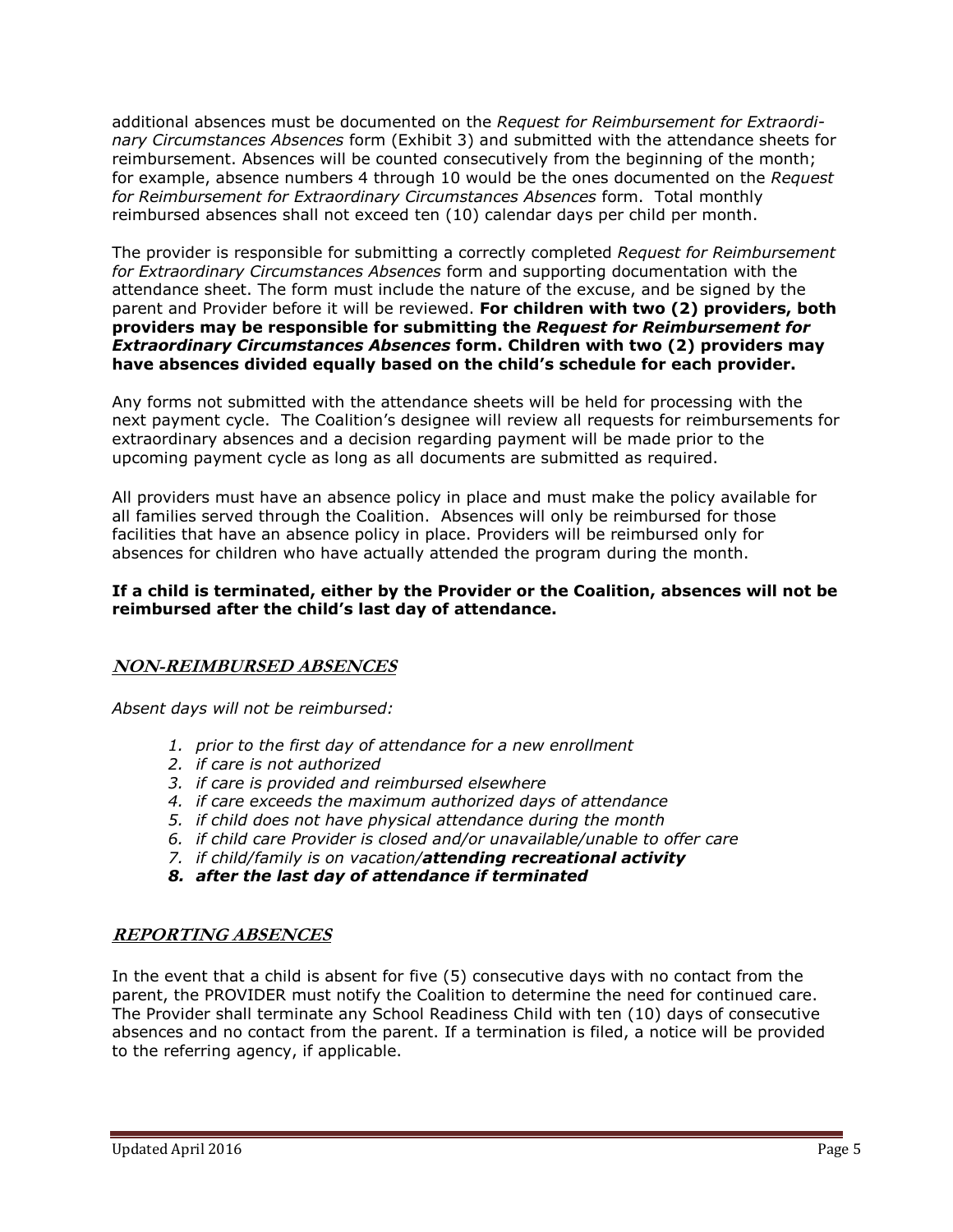When an at-risk (BG1--Protective Service) child has an unexcused absent or has seven (7) consecutive excused absences, the Provider must notify the Early Learning Coalition immediately (within 24 hours).

#### **Absences should be reported by completing and faxing the S***chool Readiness Absence Report* **form (Exhibit 4) to the Coalition's Milton Office at 850-983-5445.**

#### **ADDITIONAL WORK HOURS**

If the parent's work/activity schedule changes anytime during the month, the parent and Provider must complete the Certification of Additional Work Hours/Child Care Provided form (Exhibit 5) for reimbursement. The form must be complete and signed by both the parent and Provider to be considered valid for reimbursement.

The Certification of Additional Work Hours/Child Care Provided form cannot be used to claim reimbursement for any days the child does not attend, for example, holidays or absences. If more than two Certification of Additional Work Hours forms are submitted for the same child within the same month, the Family Services Specialist will be notified and the parent may be contacted for a redetermination appointment. The parent may also be contacted for redetermination if the hours of care provided are consistently more or less than the hours authorized.

#### **SUBMITTING REIMBURSEMENT FORMS**

The attendance sheets and sign in/out sheets, along with the Extraordinary Absence and Certification of Additional Work Hours/Child Care Provided forms, if applicable, should be returned to one of the Coalition's following locations:

6460 Justice Ave., Milton (office hours 8 am – 5 pm) 3188 Gulf Breeze Parkway, Gulf Breeze (office hours 8 am – 4 pm)

Attendance must be submitted by the third  $(3<sup>rd</sup>)$  working day of the month. If one of the three (3) days is a holiday, the Provider will have two (2) remaining days to submit the attendance packet. If the reimbursement forms are faxed, the original should be mailed to:

Early Learning Coalition of Santa Rosa County C/O Reimbursement Processing 6460 Justice Avenue Milton, FL 32570

Payments will not be released until the original signed forms are received. Providers must understand that attendance sheets and supporting forms are legal records of a child's attendance at a Provider's site and are official documentation for payments to Providers.

**Anyone who misrepresents information, supplies false information, or who alters the information will have payments disallowed and may be prosecuted for fraud as outlined in the Statewide School Readiness Provider Contract, under Section 63 Fraud.XII Commitment of Intent.**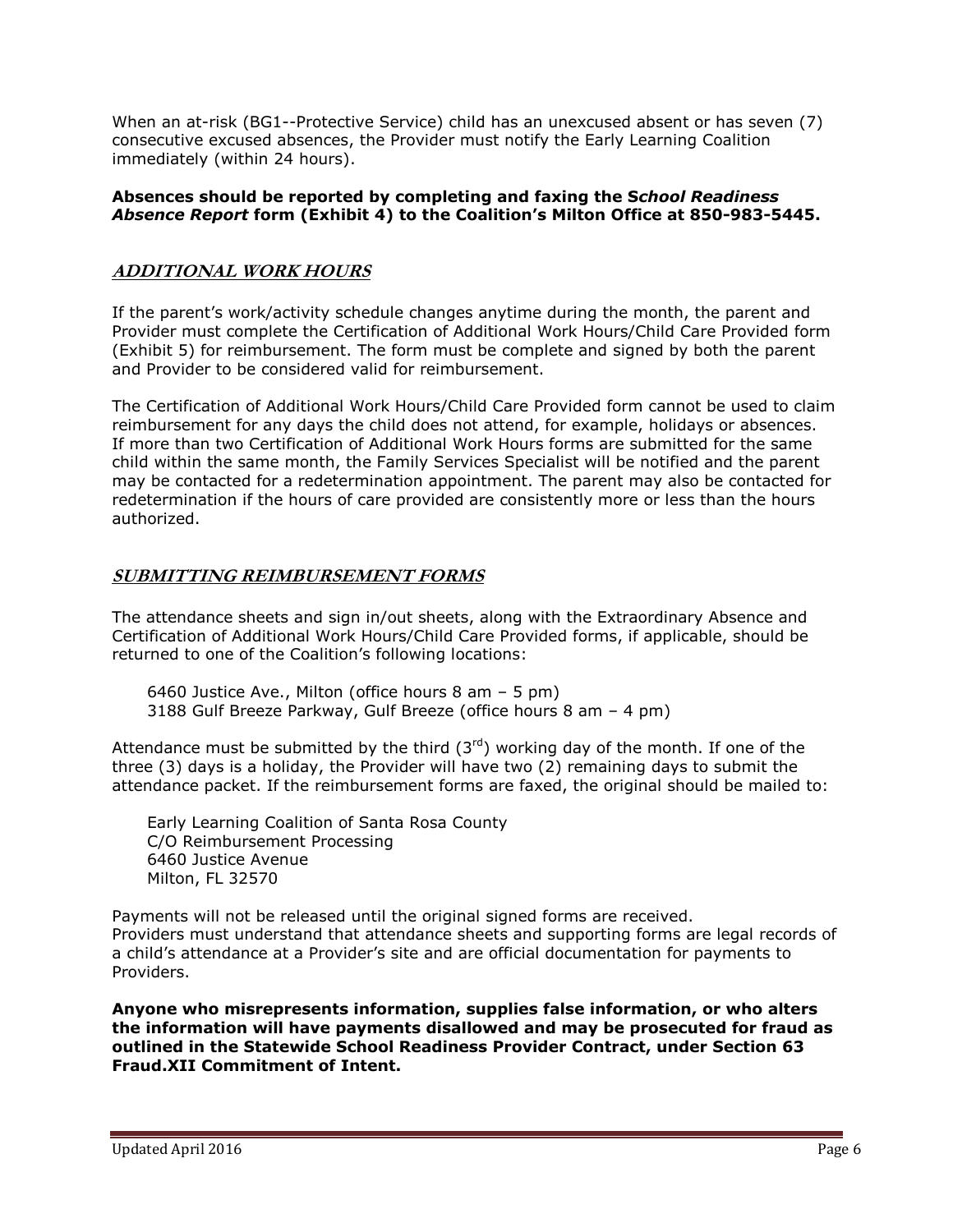#### **HOLIDAYS**

Providers may be reimbursed for up to 12 holidays per contract year based on the approved Coalition *Holiday Schedule* (Exhibit 6 reference only). The Provider **must** complete Exhibit 4: Holiday Schedule of the Statewide School Readiness Provider Contract. The attendance sheet must be marked with an "H" on the appropriate day for the holiday to be processed for reimbursement.

The Coalition allows for three holidays each year that may be changed to accommodate the preference of the Provider. Requests for approval of exceptions must be presented in writing to the Coalition no less than 30 days prior to the date of the existing holiday or of the date the Provider wishes to change it to, whichever comes first. The Provider understands that closings made without prior approval will not be reimbursed. The Provider must have parents sign documentation stating that they are aware of the scheduled holidays each fiscal year.

Holidays will not be reimbursed:

- 1. **prior to a child's attendance for new enrollments**
- 2. if care is not authorized
- 3. if care is provided and reimbursed elsewhere
- 4. if care exceeds the maximum authorized days of attendance
- 5. if child does not have physical attendance during the month
- 6. **after the last day of attendance if terminated**
- 7. if the day was not declared by the Provider and approved by the Coalition at least 30 days prior to the closing

#### **TERMINATIONS**

If the PROVIDER terminates a child, the attendance form must be marked with a "T". If terminated, the child cannot return unless the child has been re-enrolled by a Coalition Parent Services Specialist, and the parent provides an updated Child Care Certificate authorizing care. If a child is terminated by the Coalition, care is not authorized and will not be reimbursed. **Absences will not be reimbursed after the child's last day of attendance.**

#### **ADJUSTMENTS**

Once the PROVIDER receives their reimbursement paperwork, they should thoroughly review the Trial Provider Reimbursement Report (Exhibit 7) and the Summary of Non-Reimbursed Days form (Exhibit 8) to ensure proper payment, for example: correct provider rate, parent fees, child's care level, why a child's care was not reimbursed, etc.

If applicable, an adjustment (corrections to the paid reimbursement) request may be submitted in one of two formats:

- 1. Original request signed by the Provider either mailed or hand delivered, or
- 2. Faxed request signed by the Provider (fax number 850-983-5554).

Telephone calls or voicemail messages will not be accepted for adjustment requests.

The adjustment request must include appropriate written documentation, for example, sign in sheet, parent work schedules, etc., to verify the claim for the day and be submitted by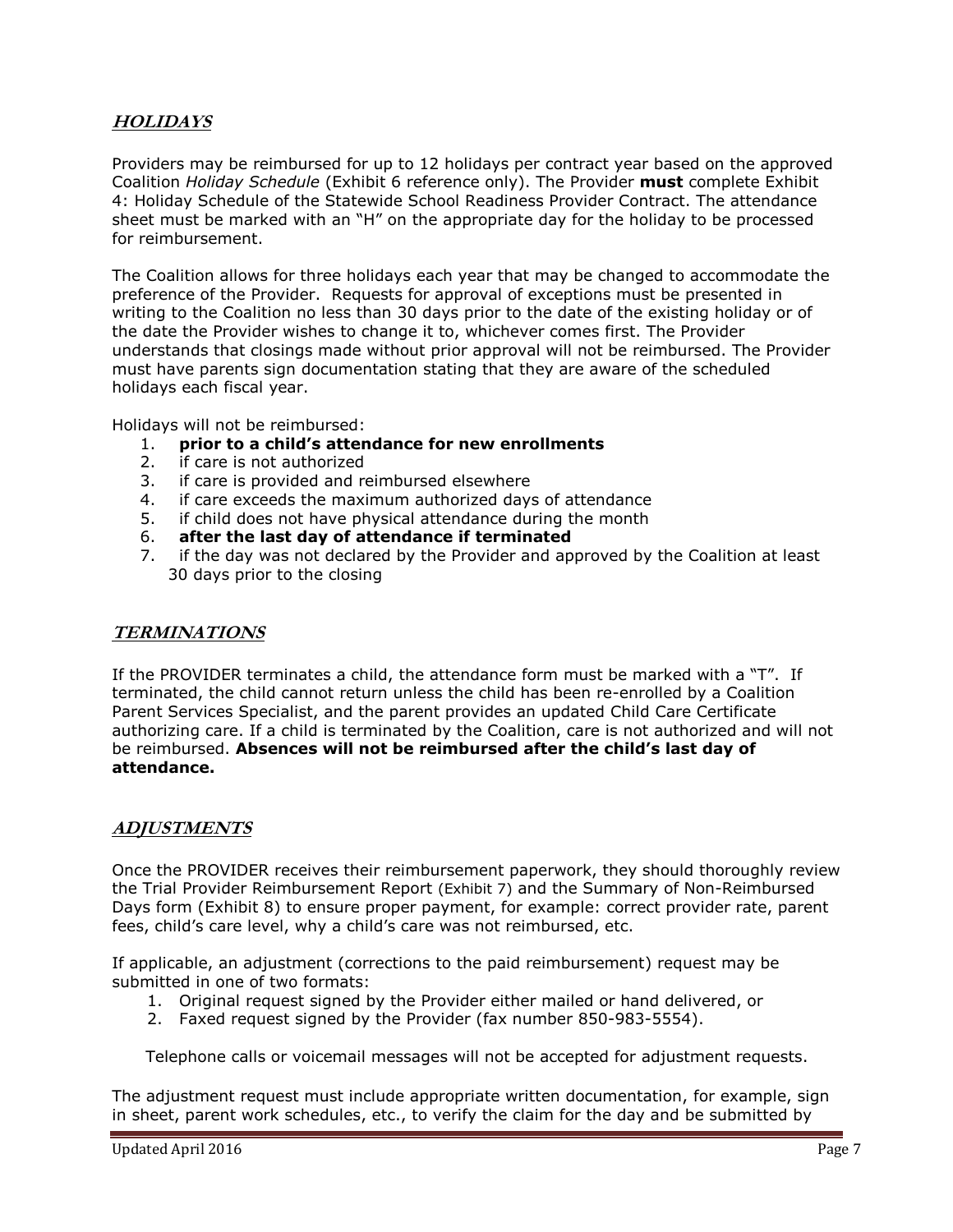**close of business 60 days after the Provider is reimbursed for the period in question**. Providers will be notified in writing by Coalition staff of any denied requests for adjustments and the reasons for the denial.

**The adjustment period for June will be shortened due to the end of the fiscal year. Adjustment requests for June are due no later than the last business day in July by close of business. No adjustment requests will be accepted after the last business day in July.**

All adjustments will be paid or overpayments deducted during the next payment period regardless of the amount. In the event the overpayment amount exceeds the Provider's next reimbursement amount, the overpayment will be deducted from subsequent reimbursements until said overpayment is paid in-full to the Coalition. In the event that the Provider is no longer receiving payment from the Coalition, the Provider will receive a statement for the overpayment amount, which must be paid in-full by the Provider or Provider risks legal action.

#### **REVIEWS/MONITORS**

Post attendance/reimbursement reviews will be conducted for all Providers at least once per year. New Providers shall be added to the review pool after their third month of providing services. **Reviews will be conducted as part of the Provider's School Readiness Monitor.**

**The Provider will be notified by the Specialist for Compliance when the review/monitor will be scheduled so that the Provider can gather the information required for the monitoring.** 

**The purpose of the review is to ensure that Providers are maintaining verifiable records of contract management and attendance. Technical assistance is provided in areas found deficient.**

**The monitoring tool is completed and reviewed with the Provider. The Provider is faxed a copy of the completed monitoring tool, a report and a Corrective Action Plan (CAP) if required.**

#### **RECORD RETENTION**

Providers are required to retain all records relating to the School Readiness Program for a period of five (5) years from June 30 of the contract year for audit purposes. This includes, but is not limited to, documentation in the child's enrollment file, attendance records including sign in/out sheets, attendance sheets, absence documentation, proof of parent's co-payment, reimbursement summaries and other fiscal records.

If the Provider should choose not to contract with the Coalition, all records should continue to be accessible to the Early Learning Coalition for the five (5) year retention period from when the contract ended. If the Provider should close completely, the records covering the five (5) year retention period must be transferred to the Early Learning Coalition upon permanent closure.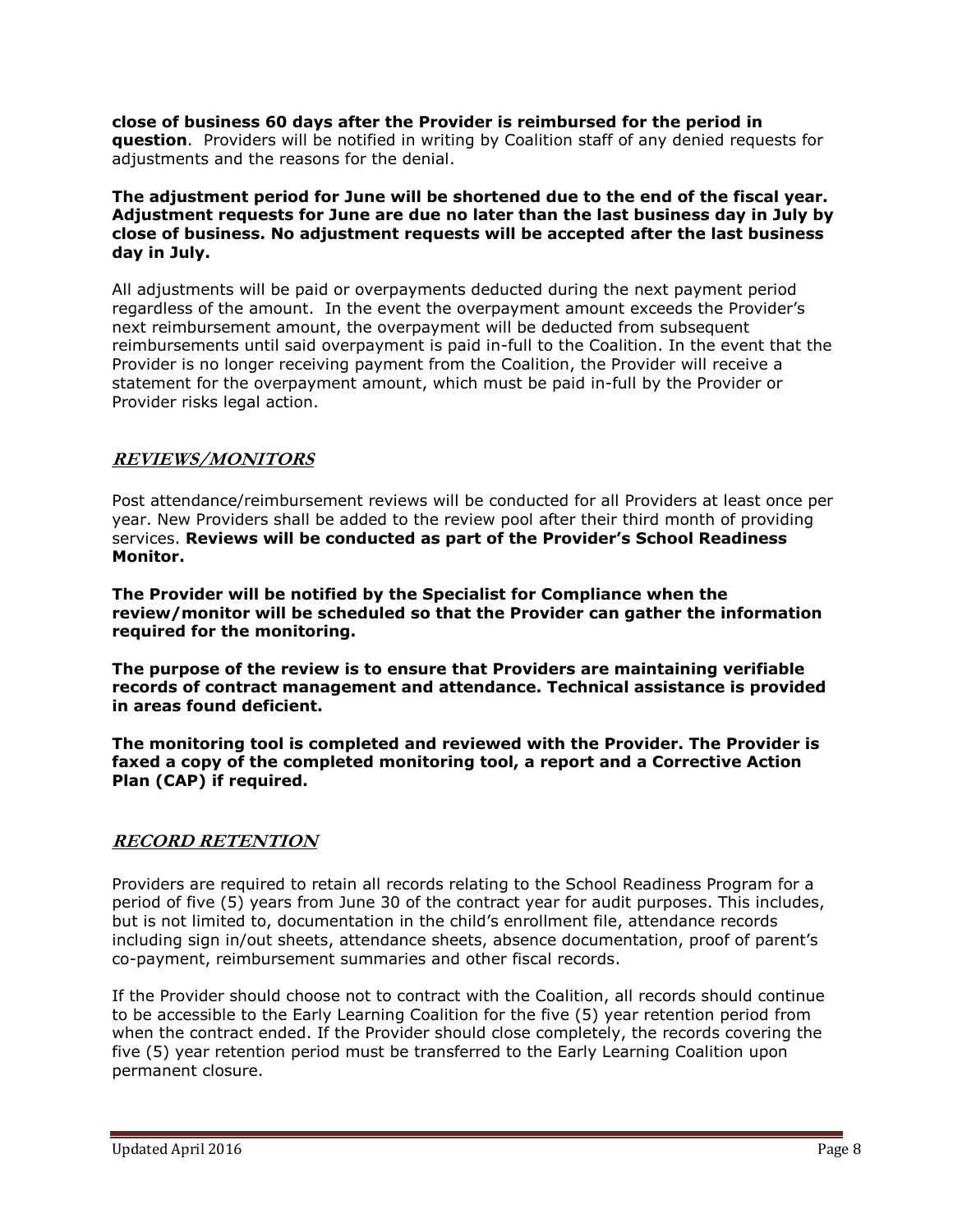#### **MISCELLANEOUS**

For the purposes of these procedures and the reimbursement process, a week is defined as seven (7) consecutive days beginning on Monday and ending on Sunday.

The eligibility expiration date is printed in the right hand column of the attendance sheet. If the parent does not contact the Coalition to renew their eligibility before that date, care provided past that date would not be processed for reimbursement. As a reminder to the Provider, an asterisk (\*) appears to the right of any child's name whose parent's redetermination date is due during the current month.

It is the Provider's responsibility to collect the daily parent fee. In the event the parent fees are past due, the Provider should contact a Family Services Specialist.

For purposes of reimbursement, child care will be authorized for the following blocks of time:

| Full Time (FT)             | 6 hours to 11 hours                      |
|----------------------------|------------------------------------------|
| Part Time (PT)             | More than 0 hours to less than 6 hours   |
| Full Time Part Time (FTPT) | More than 11 hours to less than 16 hours |

#### **WHO TO CONTACT**

If you have any questions, please feel free to contact the Coalition reimbursement staff at 850-983-4710 or 850-983-5313.